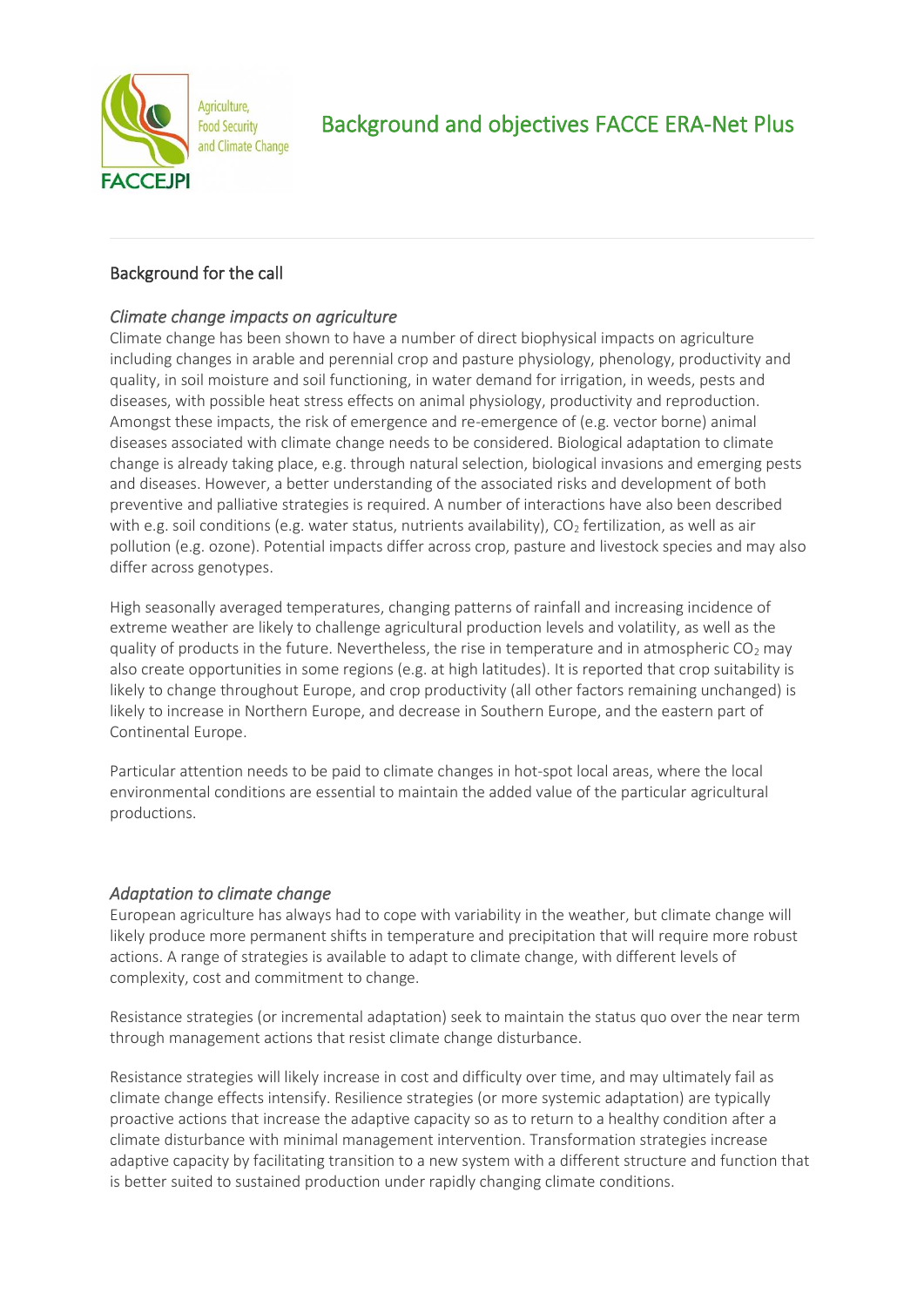Farmers across Europe are currently adapting their practices to climate change, despite less predictability in seasonal trends. Simple, no-cost adaptation options such as advancement of sowing and harvesting dates or the use of longer cycle varieties may be implemented although such options may become less successful in a more variable climate. Further adaptation options include arable agriculture changes in cultivars and in crop species, fertilization, irrigation, drainage, land allocation and diversification of farming systems.

Continued plant breeding progress aimed at increasing yield potential jointly with drought resistance and adjusted agronomic practices is required. With livestock, adaptation concerns for instance the seasonality of pasture use by grazing and cutting, changes in animal breeds and changes in farm buildings to cope with the increased likelihood of heat stress. Adaptation to increased climatic variability may also imply an increased use of genetic diversity in farming systems e.g. through balanced crop rotations and intercropping. The development of insurance products against weatherrelated yield variations may also be a tool to mitigate the risk aversion by farmers. In season adjustments of agricultural practices may also be based on the use of precision agriculture, remote sensing and improved local weather forecast services.

Planned adaptation aims to respond to expected impacts of climate change within the context of ongoing and expected social and economic changes and is the result of a deliberate decision. Planned adaptation in agriculture will require a large coordinated research effort to develop adapted seeds and breeds and to design resilient and environmentally sound and resource efficient crop and livestock systems, while ensuring the dynamic conservation of soil, water and of biodiversity.

More productive and resilient farming systems may also lead to beneficial side effects in terms of carbon sequestration and reduction of greenhouse gas emissions per unit product and area. Minimising trade-offs and maximising synergies between adaptation and mitigation options in agriculture is needed. The technical potential, the costs and the benefits of combined adaptation and mitigation options need to be assessed in the agriculture sector, taking into account differences across regions and across production systems within Europe. Research oriented towards the development of public policies, and the potential for socio-economic innovation, is also required.

Achieving increased adaptation will necessitate integration of climate change-related issues with other factors, such as market risk, energy prices, consumers' habits, land and water availability and agricultural policies. There are critical areas outside the research to be carried out in this call that yet need to be recognised:

- 1. adaptation goes beyond the farm gate since changes in the processing, the transportation and the retailing of agricultural commodities will also be required;
- 2. climate change adaptation is not only for food crops but is also required for industrial crops and crops used for biofuels, biomaterials and for green chemistry;
- 3. trade and stocking policies are further options of adaptation to stabilize supply, but as with all adaptation options their costs and benefits are to be considered.

## *Climate smart agriculture*

Climate smart agriculture has been defined as agriculture that sustainably increases productivity and resilience (adaptation), reduces greenhouse gases (mitigation), and enhances food security and development. In order to stabilize outputs and income, production systems should become more resilient, i.e. more capable of performing well in the face of disruptive climatic events.

Enhancing the capacity to manage climate risk is also a core adaptation strategy. There are many region- or situation-specific climate risk management options, e.g., crop and livestock diversification, that may also have adaptation value. There is also increasing evidence that the resilience of agricultural systems to global change depends on a wide range of ecosystem processes that provide